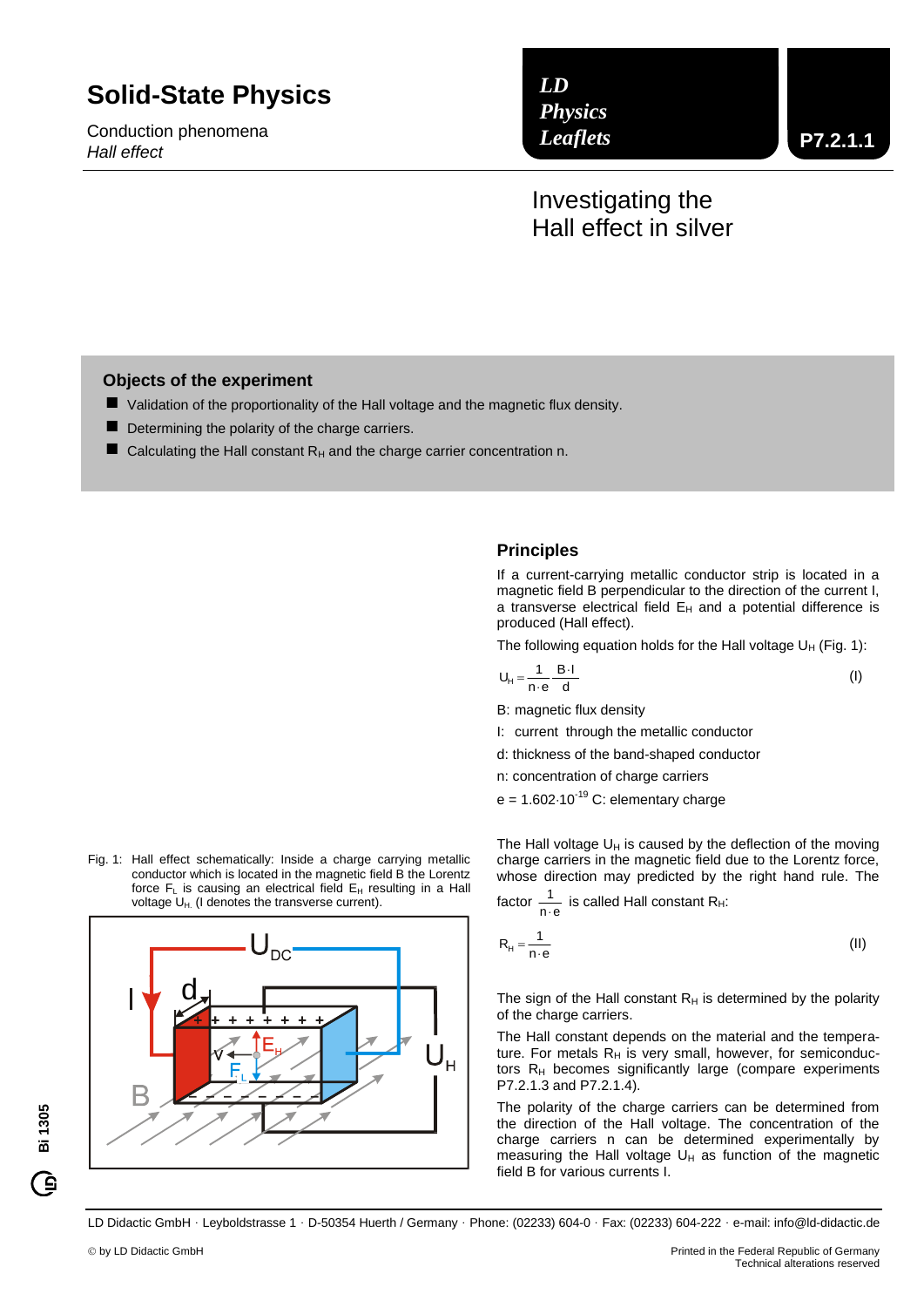## **Apparatus**

| 1 Variable extra low-voltage transformer  521 39 |  |
|--------------------------------------------------|--|
|                                                  |  |
| 4 Pair cables 100 cm, red/blue  501 46           |  |
| 2 Connecting lead 100 cm black 501 33            |  |
|                                                  |  |
|                                                  |  |
| 1 Stand base, V-shape, 20 cm 300 02              |  |
| Option (a)                                       |  |
|                                                  |  |

| 1 Universal Measuring Instrument Physics 531 835 |  |
|--------------------------------------------------|--|
|                                                  |  |
|                                                  |  |

## **Option (b)**



Fig. 2: Calibration of the magnetic field schematically

#### **b) Measuring the Hall voltage as function of the magnetic field**

After recording the calibration curve mount the Hall effect apparatus in the electromagnet. The pole pieces have to be pushed as close as possible to the support plate (i.e. the air gap between the pole pieces as narrow as possible and of the same width as for recording the calibration curve).

## **Safety notes**

- **For transverse currents over 15 A or magnet currents** above 5 A, only switch on the device briefly (overheating of leads or overloading of the coils, which are designed for a maximum load of 5 A).
- $\blacksquare$  In the transverse current circuit, use cables which are rated for a maximum load of 20 A (e.g. connecting leads 501 20 ff or safety connecting leads 500 610).
- Protect the experiment setup from drafts while measuring the Hall voltage.

## **Setup**

The experiment is performed in two steps:

## **a) Calibration of the magnetic field**

Set up the U-core with yoke, the pair of bored pole pieces and the coil with 250 turns as shown in Fig 2. Set the pole piece spacing of the electromagnet exactly to the thickness of the support plate of the Hall effect apparatus. To do this loosen the clamping devices and place one edge of the Hall effect apparatus between the pole pieces. Then push the latter as close as possible to the pole pieces.

Connect the coils with 250 turns in series to the extra lowvoltage transformer and locate the Combi B-Sensor S between the pole pieces.



Fig. 3: Experimental setup (wiring diagram) for the Hall effect.

LD Didactic GmbH Leyboldstrasse 1 D-50354 Huerth / Germany Phone: (02233) 604-0 Fax: (02233) 604-222 e-mail: info@ld-didactic.de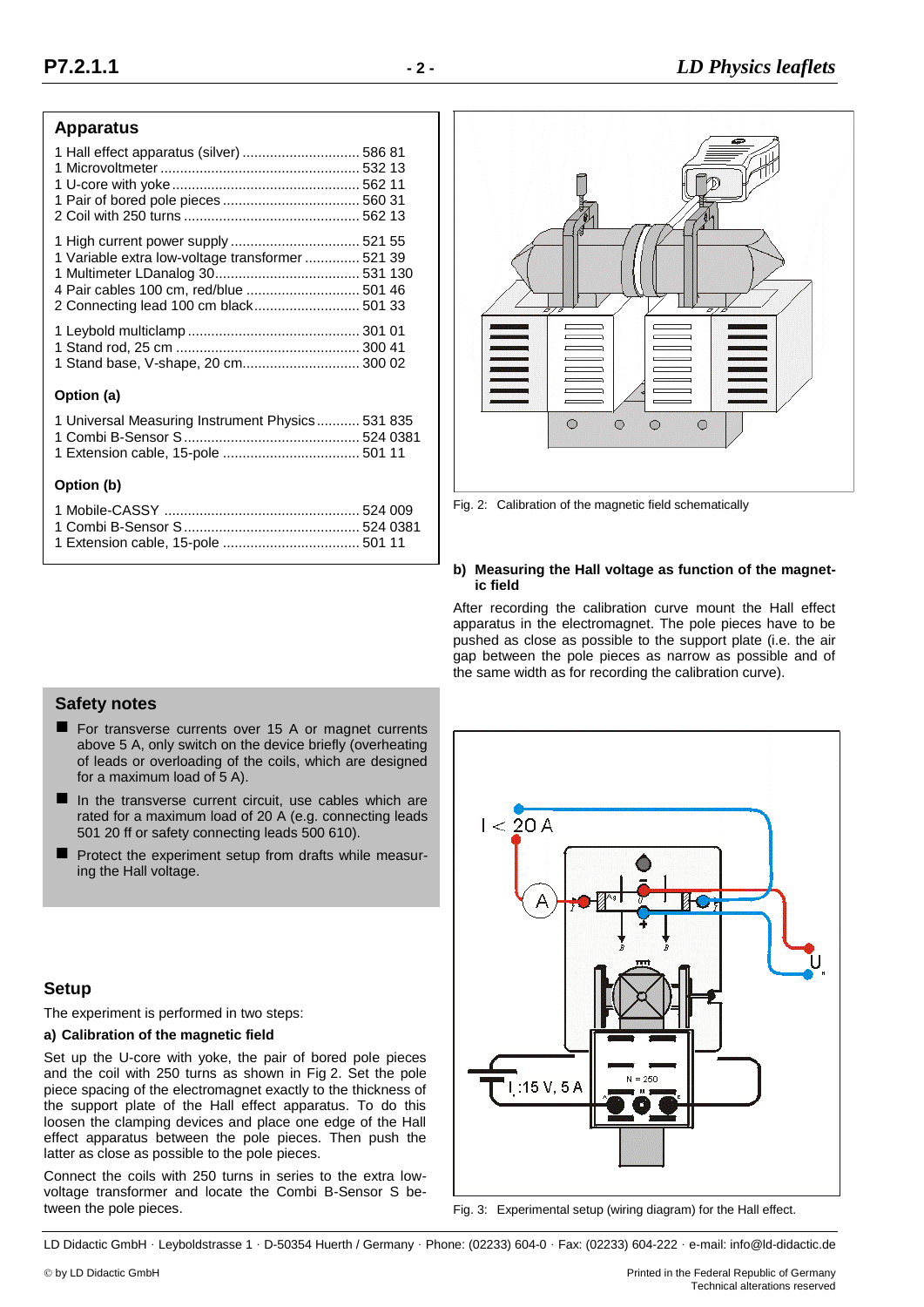Connect the Hall effect apparatus to the high current power supply as shown in Fig. 3. The B-field direction should be as printed on the support plate. For measuring the current I through the coils the Multimeter LD analog 30 is used.

## **Carrying out the experiment**

*Note: For further notes to the experiment see also instruction sheet 586 81/84.*

#### **a) Calibration of the magnetic field**

- Demagnetize the iron of the electromagnets before recording the magnetic field as function of the current I by allowing to flow  $a I = 1$  A AC current through the field coils 250 turns for a short time; then steadily reduce the current to zero.
- To measure the current I trough the coils connect the ammeter between the positive pole of the voltage transformer and the coil.
- Measure the magnetic flux density B as function of the current I by increasing the current I in steps of 0.5 A DC.

#### **b) Measuring the Hall voltage as function of the magnetic field**

- Mounting the Hall effect apparatus between the pole pieces (Fig. 3.).
- Before exposing the Hall effect apparatus to the magnetic field, adjust the zero point: Apply a transverse current I of e.g. 10 A and set the indicator of the meter for measuring the Hall voltage  $U_H$  to zero using the adjusting knob 4 (see instruction sheet 568 81/84). If the display changes after switching off, switch the transverse current back on and repeat the zero-point adjustment.
- Apply a transverse current  $I = 15$  A to the Hall effect apparatus and measure the Hall voltage  $U_H$  as function of magnetic field B (Read off the effective field value from the calibration curve of part a)).

Carry out several measurements to determine a mean value for the Hall voltage U<sub>H</sub>.

For further measurement hints see also the instruction sheets 568 81/84 (Hall effect apparatus) and 532 13 (Microvoltmeter).

Repeat the measurement for a transverse current  $I = 20$  A.

## **Measuring example**

## **a) Calibration of the magnetic field**

Table 1: Magnetic field B as function of the current I through the coils.

| T<br>A | $\frac{B}{T}$ |  |
|--------|---------------|--|
| 0.0    | 0.000         |  |
| 0.5    | 0.118         |  |
| 1.0    | 0.200         |  |
| 1.5    | 0.295         |  |
| 2.0    | 0.374         |  |
| 2.5    | 0.455         |  |
| 3.0    | 0.520         |  |
| 3.5    | 0.585         |  |
| 4.0    | 0.630         |  |
| 4.5    | 0.665         |  |
| 5.0    | 0.695         |  |
| 5.5    | 0.715         |  |
| 6.0    | 0.735         |  |
| 6.5    | 0.748         |  |
| 7.0    | 0.760         |  |
| 7.5    | 0.780         |  |
| 8.0    | 0.790         |  |
| 8.5    | 0.800         |  |
| 9.0    | 0.810         |  |

The data of table 1 are plotted in Fig. 4.



Fig. 4: Calibration curve magnetic field as function of current I.

LD Didactic GmbH · Leyboldstrasse 1 · D-50354 Huerth / Germany · Phone: (02233) 604-0 · Fax: (02233) 604-222 · e-mail: info@ld-didactic.de